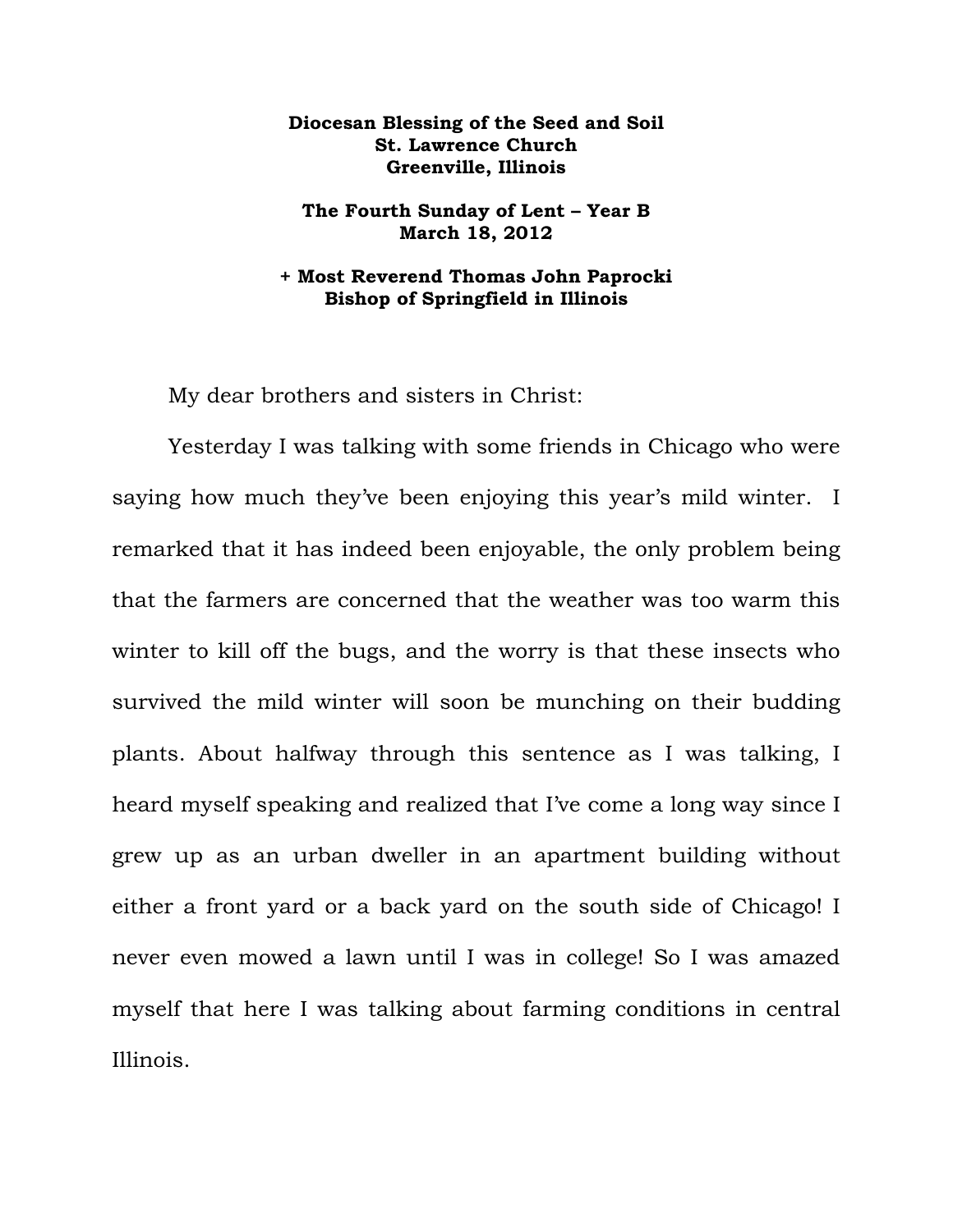Today we have gathered in this church dedicated to the memory of Saint Lawrence to ask the Lord's blessing upon the seeds that will soon be sown in the soil of this Diocese of Springfield in Illinois. It is fitting that we do so on this day, this Fourth Sunday of Lent, situated between the Memorial of Saint Patrick – which we celebrated yesterday – and the Solemnity of Saint Joseph, Spouse of the Blessed Virgin Mary, which we will celebrate tomorrow.

 I thank Father Kaltenbach and the parishioners of St. Lawrence Parish for hosting this celebration today and extending to us their gracious hospitality. I am also grateful to Sister Jane Boos, S.S.N.D. and to Jim Schumacher for their efforts in preparing our celebration today.

 These forty days of Lent take their name from the Anglo-Saxon word for "spring," this beautiful season when the trees begin to bud again and the flowers spring up from the earth. Already this year the life of the natural world is seen abundantly around us after the death of winter. In much the same way, we are also called to shake off our spiritual death and, by God's grace, to grow ever deeper in faith, hope, and love.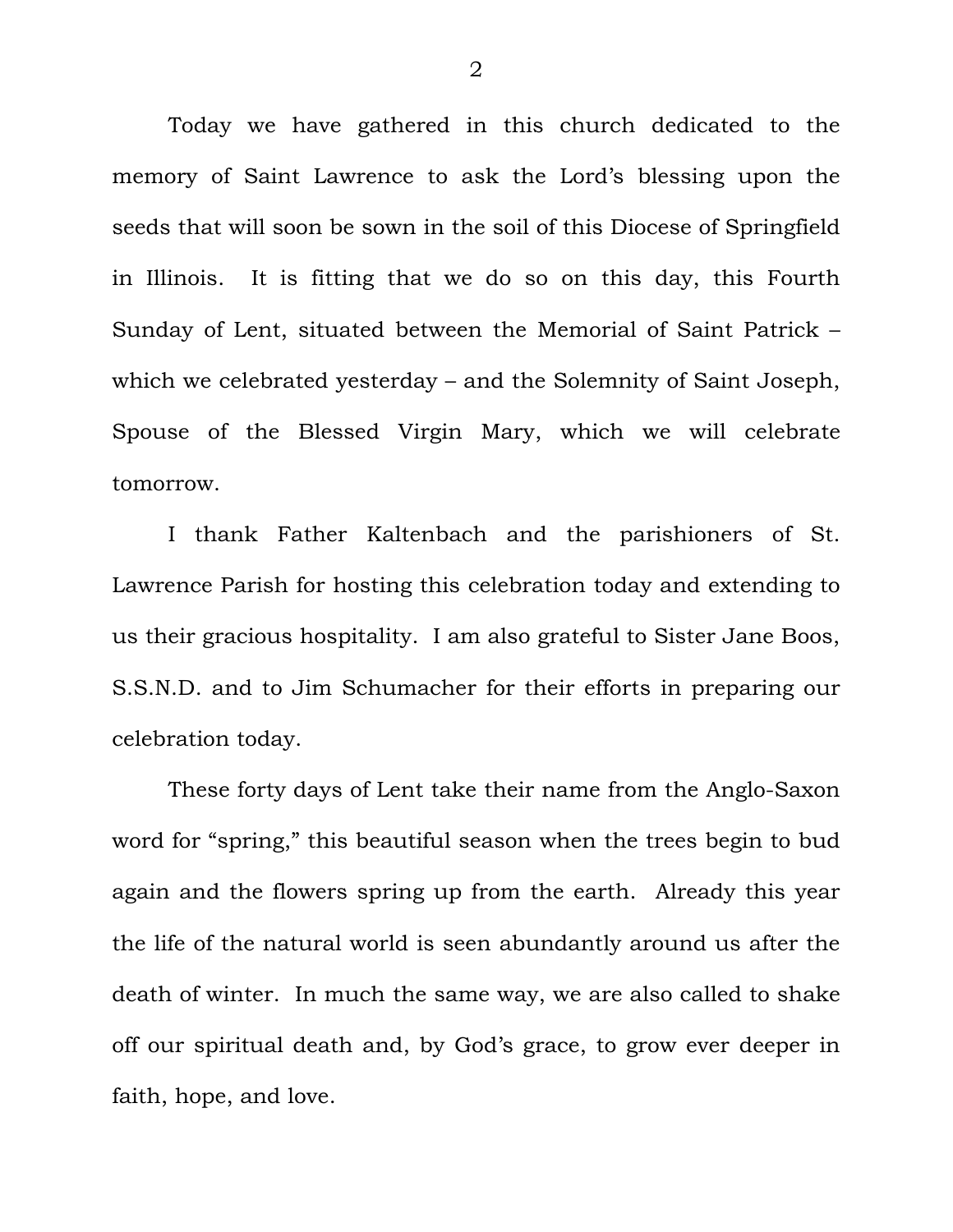Reflecting on the life and witness of the Apostle of Ireland, we prayed yesterday for the grace to proclaim God's wondrous deeds unceasingly, as Saint Patrick did among the people the Emerald Isle.1 How fitting, then, are the words that we proclaimed in today's Responsorial Psalm, "Let my tongue be silenced, if I ever forget you" (Psalm 137:6)!

 The wondrous deed of the Lord that we are ever to proclaim is stated succinctly in today by St. John the Evangelist: "For God so loved the world that he gave his only Son, so that everyone who believes in him might not perish but might have eternal life" (John 3:16). This is the very message that is at the core of our faith. As Saint Patrick devoted himself to the conversion of the Irish people, so we should devote ourselves, first to our own continuing conversion, and then to the spiritual renewal of our families, friends, and neighbors as well. This is, after all, what this holy season of Lent is all about.

 Tomorrow, reflecting on the life of the foster father of Jesus, we will pray to the Lord not only for the grace to "be worthy to minister with a pure heart" at his altar, but also that he will "graciously keep safe" his grace within us.2 As Saint Joseph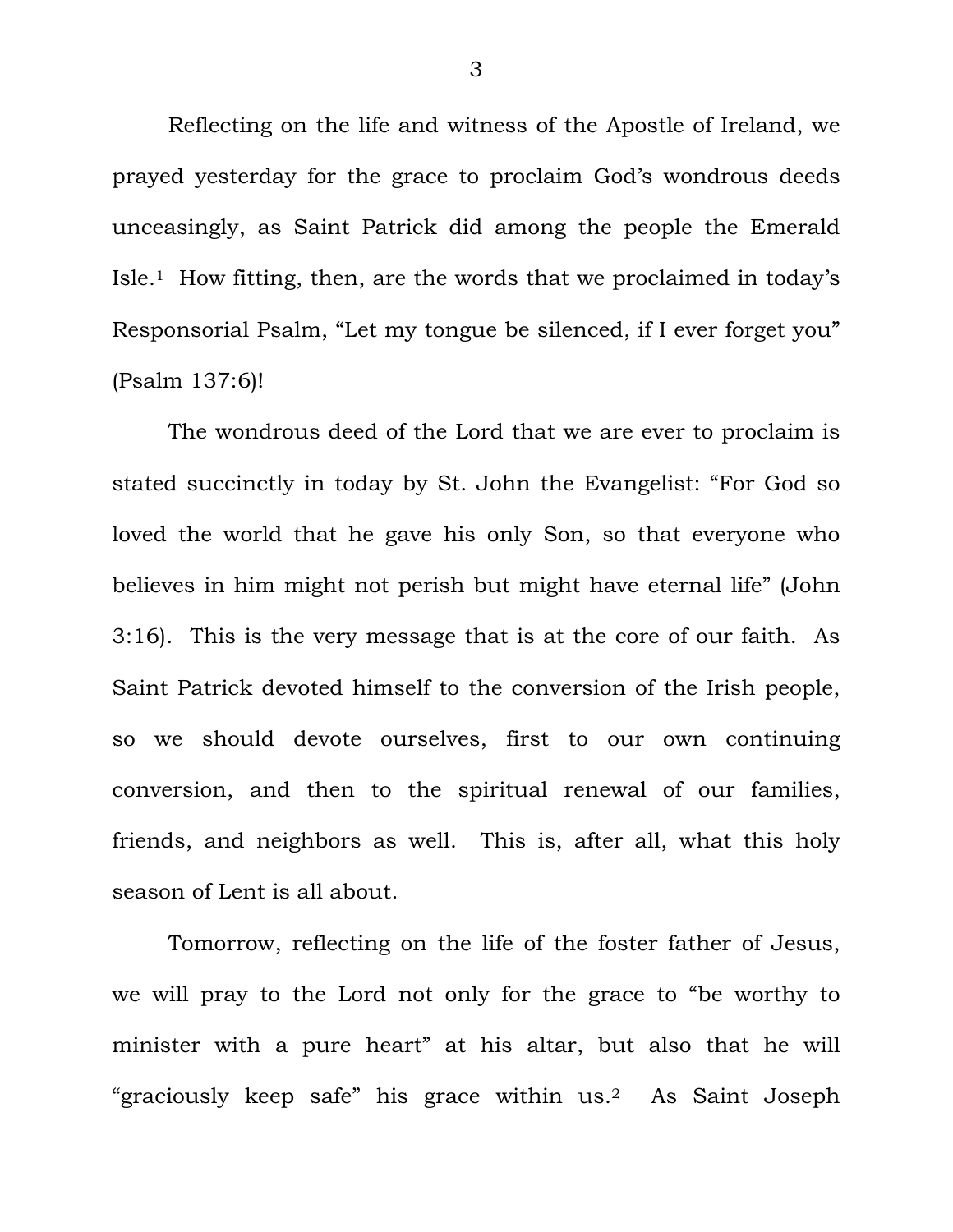devoted himself to his wife Mary and to his foster son, Jesus, so we should likewise be devoted to our families, watching over them and guarding them from all harm. In Saint Joseph, we see a man who did not mock the messengers of God, as did the people of Judah described in today's first reading, but rather a man who listened intently to them and followed their instructions (cf. II Chronicles 36:16). Because of his humble obedience, we can rightly say that his God was with him in a most intimate way (cf. II Chronicles 36:23).

 Naturally, to follow in the footsteps of both Saint Patrick and Saint Joseph requires us to eat for our physical nourishment, which first requires us to plant seed in the soil. This honorable labor is a means of cooperating with God who in his work of creation "made grow every tree that was delightful to look at and good for food" (Genesis 2:9).

 The Lord has given us the earth to cultivate and the seeds to sow, but it is he who, in the words of Psalm 65, "prepared the land: drenching its furrows, breaking up its clods, softening it with showers, blessing its yield. You have crowned the year with your bounty, and your paths overflow with a rich harvest" (Psalm 65:11-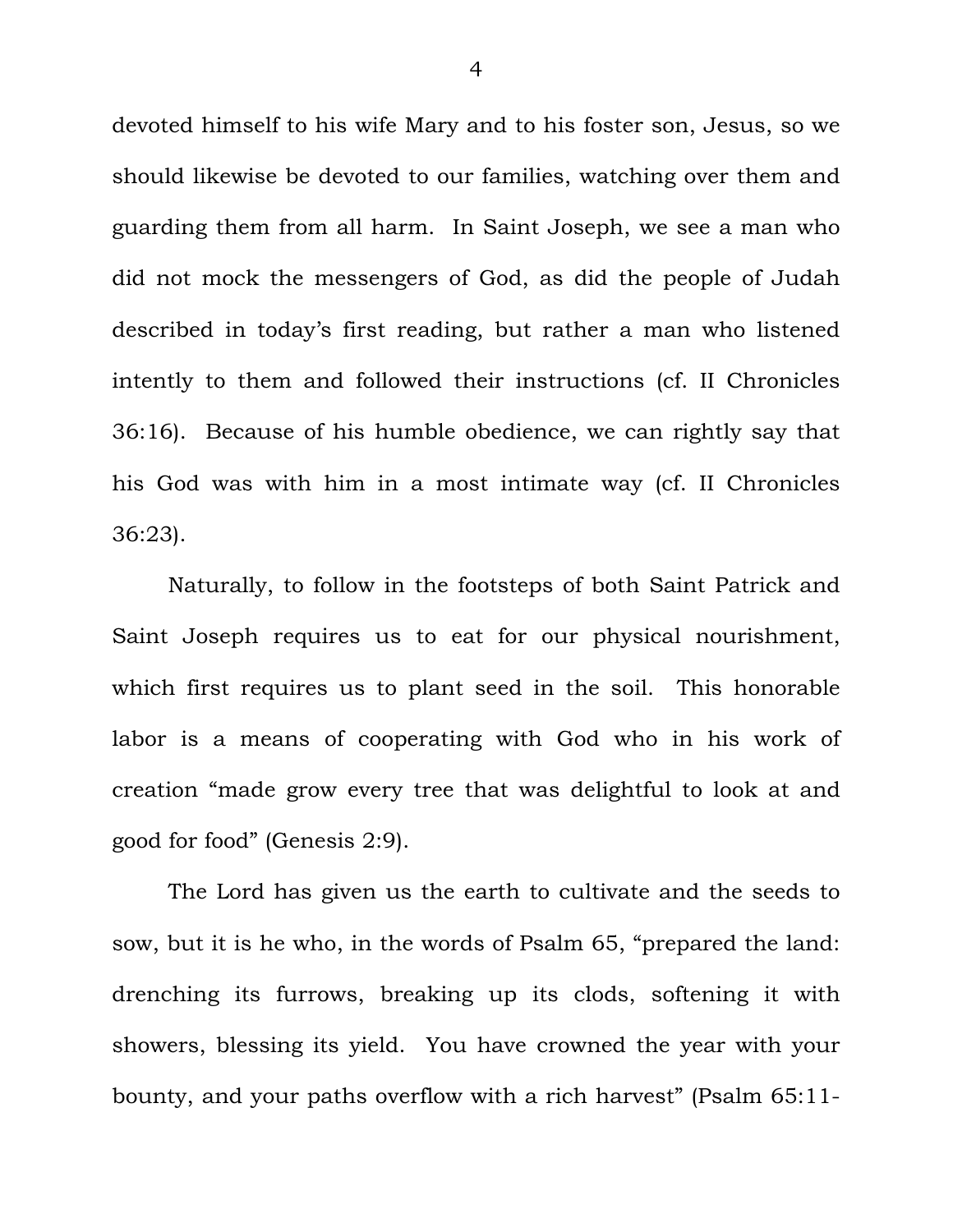12). Today we seek God's blessing upon our soil and upon our seeds that, in due time, we may reap a fruitful harvest because we are confident that "the LORD will surely grant abundance; our land will yield its increase" (Psalm 85:13).

 As the earth yields its harvest for the nourishment of our bodies we will, in turn, offer the fruit of the earth and the fruit of the vine to the Lord – as we will soon do today – for the nourishment of our souls. We will ask him to accept our humble offerings of bread and wine and to give us in a marvelous exchange the Body and Blood of his Son, our Lord Jesus Christ. For this reason, we will soon pray over these gifts: "We place before you with joy these offerings, which bring eternal remedy, O Lord, praying that we may both faithfully revere them and present them to you, as is fitting, for the salvation of all the world."3

 Through his great care for us, God wishes to feed both our physical and spiritual hunger through the fruits of the earth. And we, knowing our own weakness and limitations, are well aware that we cannot reap a great harvest through our own efforts alone. Today, then, let us together implore the Lord's mercy upon our